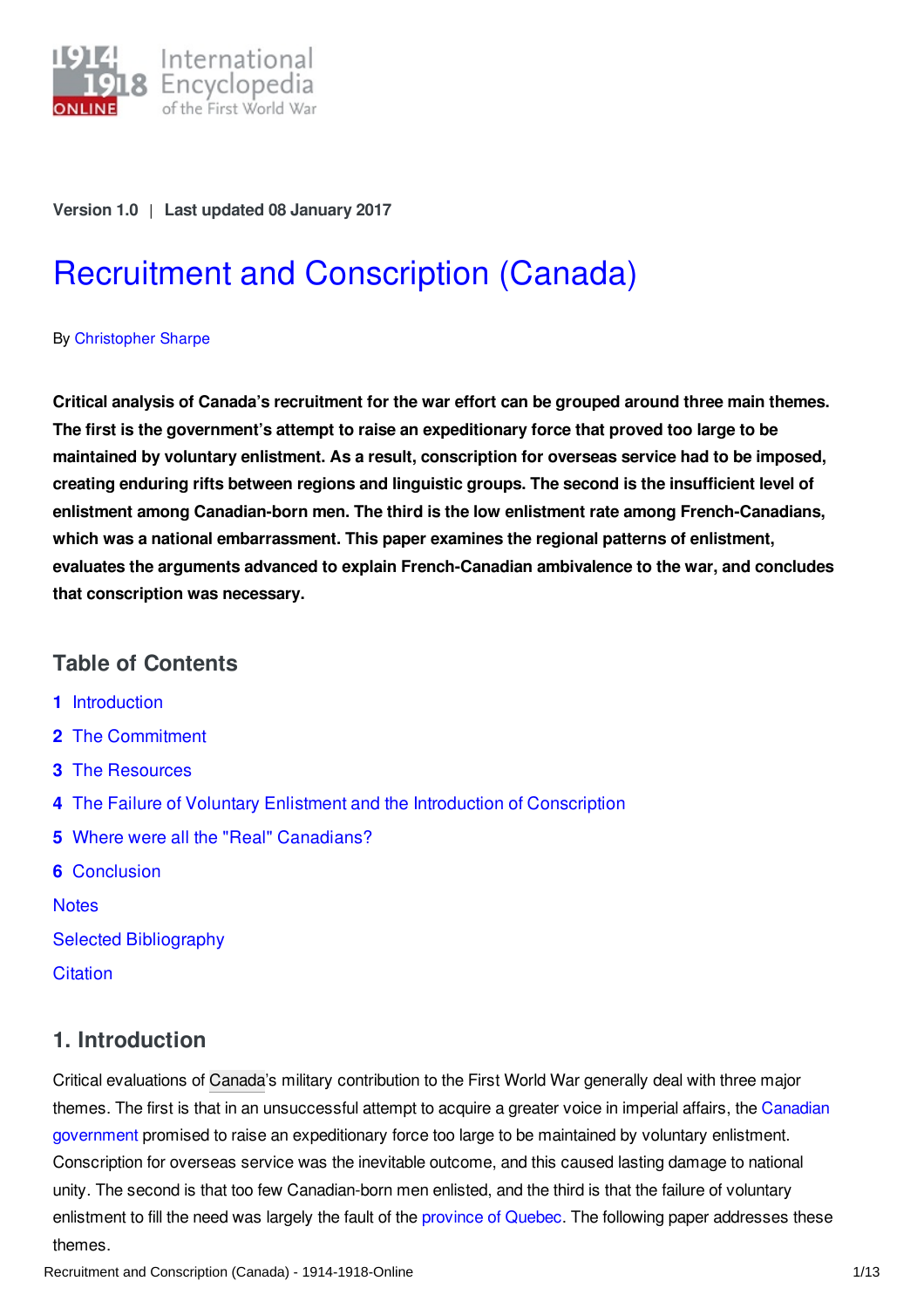# <span id="page-1-0"></span>**2. The Commitment**

<span id="page-1-3"></span><span id="page-1-2"></span>On 1 August 1914, the Governor-General of Canada promised the British [government](/article/governments_parliaments_and_parties_great_britain_and_ireland) that "if unhappily war should ensue, the Canadian people will be united in a common resolve to put forth every effort and to make every sacrifice necessary to ensure the integrity and maintain the honour of our Empire".<sup>[\[1\]](#page-9-2)</sup> The country did make sacrifices, but there was no common resolve. A Canadian Expeditionary Force (CEF) was authorized on 6 August 1914 with a proposed strength of 25,000 men. Less than two months later, 31,200 Canadian soldiers and [nursing](/index/names/4079163-4) sisters, the largest military force that had ever crossed the Atlantic as a unit, set sail from Quebec.<sup>[\[2\]](#page-9-3)</sup> By January 1917 the authorized strength of the CEF had been increased to 500,000, although the government had no clear idea where the men were to be found or how they were to be enticed to enlist. Sir Thomas White [\(1866-1955\)](/index/names/1072381346), the Minister of Finance, explained that "we simply went on faith, feeling instinctively that means could be found to carry it out".<sup>[\[3\]](#page-9-4)</sup> Means were found, but they left an enduring and bitter legacy. The pressure to "redeem the pledge" of raising and maintaining a force of half a million armed men inevitably led to conscription.<sup>[\[4\]](#page-9-5)</sup>

### <span id="page-1-5"></span><span id="page-1-4"></span><span id="page-1-1"></span>**3. The Resources**

In 1914 Canada had a regular army of only 3,110 men and a volunteer militia of 74,213, which was more of a social than a military institution. An army could have been raised under the 1904 *Act Respecting the Militia and Defence of Canada*, which stipulated that:

<span id="page-1-6"></span>All male inhabitants of Canada, of the age 18 years and upwards, and under 60, not exempt or disqualified by law, and being British subjects, shall be liable to service in the Militia; the Governor General may require all the male inhabitants of Canada, capable of bearing arms, to serve in the case of a *levée en masse*. [\[5\]](#page-9-6)

However, the Act was not called into play and the existing militia structure was bypassed: the CEF was assembled, organized and outfitted amidst the chaos of a newly-constructed base at Valcartier, Quebec under the personal supervision of the [controversial](/index/names/128863307) minister of militia and defence, Colonel (later Sir) Sam Hughes (1853-1921).

<span id="page-1-7"></span>The war had different effects on the various parts of the country. One must consider its impact on, and the contribution of, its provinces, at the time totalling nine.<sup>[\[6\]](#page-9-7)</sup> A total of 619,636 men and women enlisted in the CEF. This included the men who enlisted voluntarily, those conscripted under the Military Service Act of 1917, and the volunteer Nursing Sisters. Tables 1 and 2 show the distribution, by birthplace, of the potential recruits (men aged eighteen to forty-five) in 1911, the last pre-war census. Table 3 shows the pattern of enlistments by birthplace.

|                           |      |      | <b>Canada Britain Foreign</b> |
|---------------------------|------|------|-------------------------------|
| Prince Edward Island 98.4 |      | 0.9  | 0.7                           |
| Nova Scotia               | 87.2 | 8.6  | 4.2                           |
| <b>New Brunswick</b>      | 93.4 | 3.5  | 3.4                           |
| Quebec                    | 87.4 | 5.9  | 6.7                           |
| Ontario                   | 70.6 | 18.4 | 11.1                          |
| Manitoba                  | 40.6 | 32.4 | 27.0                          |

Recruitment and Conscription (Canada) - 1914-1918-Online 2008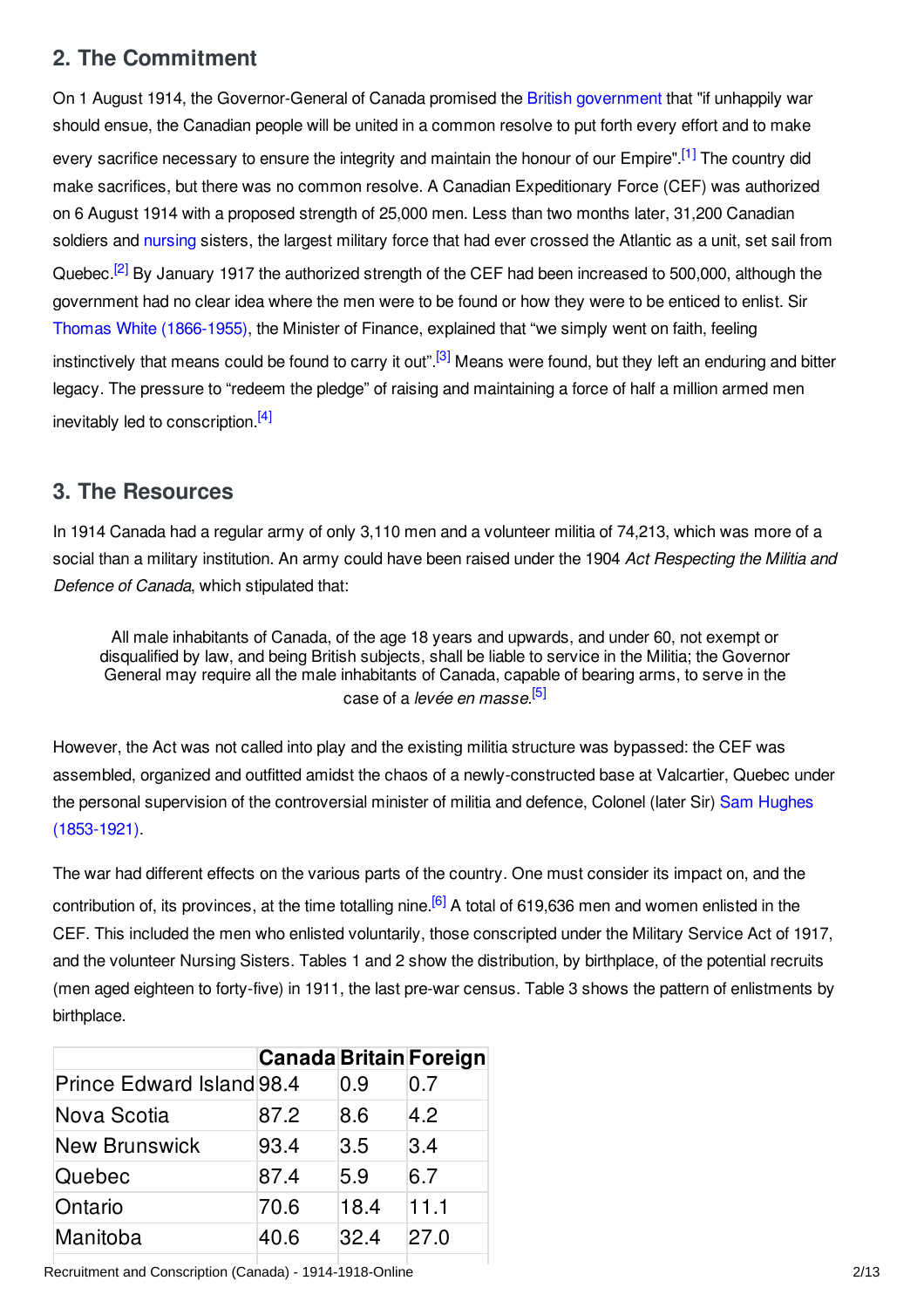| Saskatchewan<br>Alberta | 38.5<br>30.5 | 24.5<br>25.8 | 37.0<br>43.5 |
|-------------------------|--------------|--------------|--------------|
| <b>British Columbia</b> | 26.2         | 34.6         | 39.2         |
| Canada                  | 64.5         | 17.8         | 17.7         |

<span id="page-2-0"></span>Table 1: Composition of the male population aged eighteen to forty-five years, by place of birth and province of residence in 1911<sup>[\[7\]](#page-9-8)</sup>

|                                 | <b>Canadian British Foreign</b> |       |       |
|---------------------------------|---------------------------------|-------|-------|
| <b>Prince Edward Island 1.5</b> |                                 | 0.05  | 0.03  |
| Nova Scotia                     | 7.7                             | 2.8   | 1.4   |
| <b>New Brunswick</b>            | 5.8                             | 0.8   | 0.7   |
| Quebec                          | 30.8                            | 7.5   | 8.6   |
| Ontario                         | 37.0                            | 34.9  | 21.2  |
| Manitoba                        | 4.5                             | 13.0  | 10.9  |
| Saskatchewan                    | 5.5                             | 12.7  | 19.3  |
| Alberta                         | 3.3                             | 10.4  | 17.6  |
| <b>British Columbia</b>         | 3.7                             | 17.9  | 20.4  |
| Canada                          | 100.0                           | 100.0 | 100.0 |

<span id="page-2-1"></span>Table 2: Percentage distribution, by Province, of the Canadian-born, British-born and Foreign-born male population aged eighteen to forty-five in 1911<sup>[\[8\]](#page-9-9)</sup>

| <b>Place of Birth</b>             | <b>Number</b><br>enlisted | % of total<br>enlistments | $%$ of<br>Canadian-born<br>enlistments |
|-----------------------------------|---------------------------|---------------------------|----------------------------------------|
| PEI                               | 7,168                     | 1.2                       | 2.2                                    |
| Nova Scotia                       | 32,580                    | 5.3                       | 10.2                                   |
| <b>New Brunswick</b>              | 24,430                    | 3.9                       | 7.7                                    |
| Quebec                            | 67,892                    | 11.0                      | 21.3                                   |
| Ontario                           | 153,029                   | 24.7                      | 48.0                                   |
| Manitoba                          | 18,364                    | 3.0                       | 5.8                                    |
| Saskatchewan                      | 4,763                     | 0.8                       | 1.5                                    |
| Alberta                           | 3,330                     | 0.5                       | 1.0                                    |
| <b>British Columbia</b>           | 7,110                     | 1.1                       | 2.2                                    |
| <b>NWT</b>                        | 62                        | 0.0                       |                                        |
| CANADA                            | 318,728                   | 51.4                      | 100.0                                  |
| <b>Britain and</b><br>possessions | 237,586                   | 38.3                      |                                        |
| <b>USA</b>                        | 35,599                    | 5.7                       |                                        |

Recruitment and Conscription (Canada) - 1914-1918-Online 3/13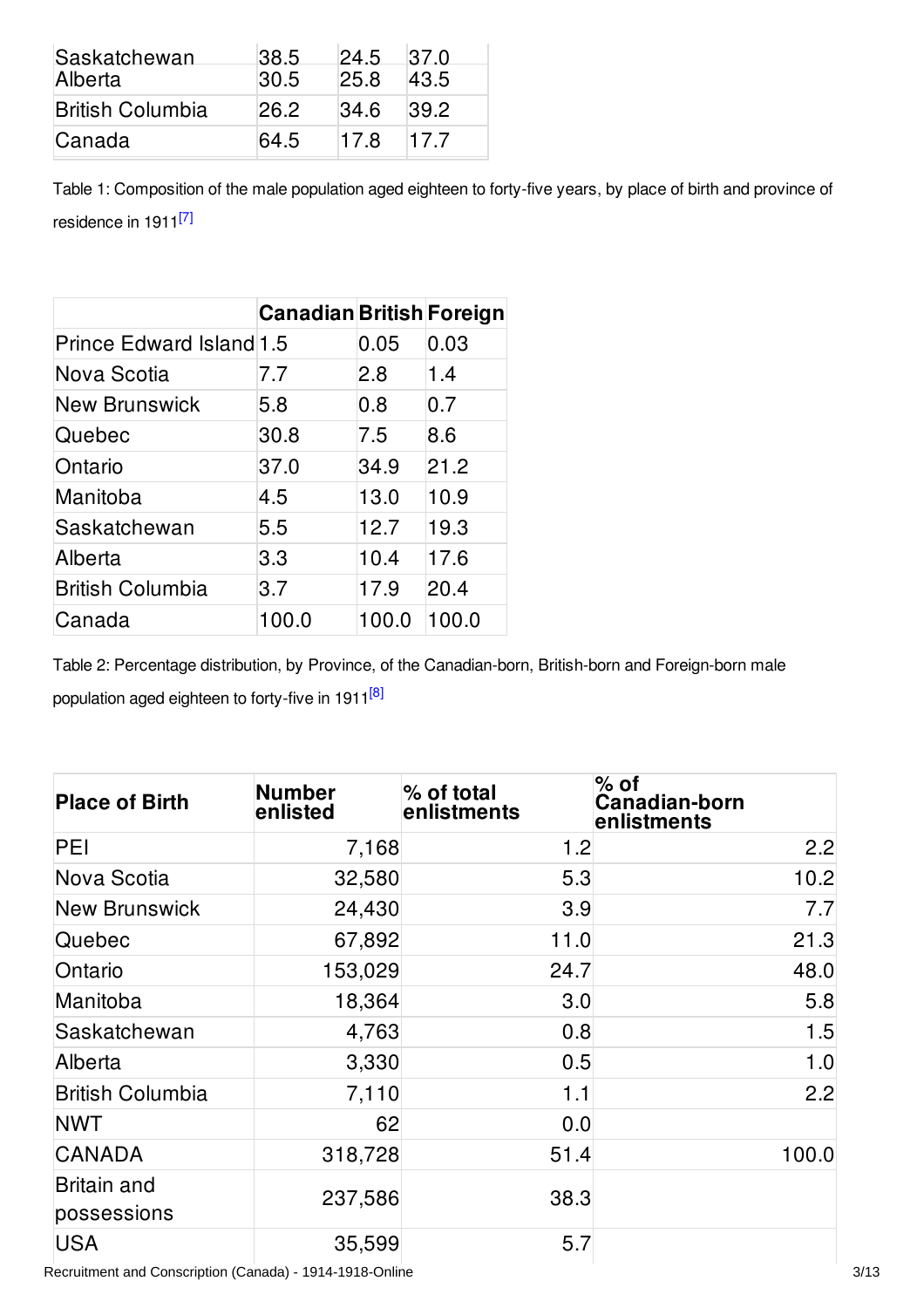| Other   | 23,906  | 3.9   |  |
|---------|---------|-------|--|
| Unknown | 3,817   | 0.6   |  |
| Total   | 619,636 | 100.0 |  |

<span id="page-3-0"></span>Table 3: Enlistment in the Canadian Expeditionary Force by place of birth<sup>[\[9\]](#page-9-10)</sup>

The number of CEF members born in the three prairie provinces (Manitoba, Saskatchewan and Alberta) is low, but one had to have been born in 1896 or earlier to be eligible to enlist, and this part of Canada wasn't heavily populated prior to the turn of the century. The number of men who enlisted in these provinces indicates how much growth had occurred as a result of westward migration and immigration (Table 4).

<span id="page-3-1"></span>

|             | <b>Eligible</b><br>Males <sup>[10]</sup> Eligible | $%$ of | <b>Total</b><br><b>Enlistment</b>    |      | <b>Voluntary</b><br><b>Enlistment</b> |   | <b>Conscription</b> |     | <b>Conscripted</b><br>Men<br><b>Attested</b> |     |
|-------------|---------------------------------------------------|--------|--------------------------------------|------|---------------------------------------|---|---------------------|-----|----------------------------------------------|-----|
|             |                                                   |        | <b>Number</b>                        | %    | <b>Number</b>                         | % | <b>Number</b>       | %   | <b>Number</b>                                | %   |
| PEI         | 16,824                                            | 1.1    | 3696                                 | 22.0 |                                       |   |                     |     | 777                                          | 4.6 |
| N.S.        | 95,760                                            | 6.2    | 35,723                               | 37.0 |                                       |   |                     |     | 4,665                                        | 4.9 |
|             | PEI/N.S. 112,854                                  | 7.3    | 39,151                               |      | 35.060,533                            |   | 27.18,886           | 7.9 | 5,442                                        | 4.8 |
| N.B.        | 68,097                                            | 4.4    | 27,061                               |      | 39.7 20,132                           |   | 29.6 6,929          |     | $10.2$ 5,157                                 | 7.6 |
| P.Q.        | 376,232                                           | 24.5   | 87,480                               |      | 23.458,252                            |   | 15.5 29,800         | 7.9 | 19,050                                       | 5.1 |
| <b>ONT</b>  | 536,169                                           | 34.9   | 241,540                              |      | 45.3 202,786 37.8 39,869              |   |                     |     | 19.7 27,087                                  | 5.1 |
| <b>MAN</b>  | 108,336                                           | 7.0    | 66,069                               |      | 61.154,677                            |   | 50.5 11,563         |     | 10.7 6,787                                   | 6.3 |
| <b>SASK</b> | 130,250                                           | 8.5    | 41,619                               |      | 32.0 31,067                           |   | 23.9 10,622         | 8.2 | 8,204                                        | 6.3 |
| <b>ALB</b>  | 93,375                                            | 6.1    | 48,762                               |      | 52.4 39,752                           |   | 42.69,133           | 9.8 | 5,987                                        | 6.4 |
| B.C.        | 109,448                                           | 7.1    | 55,427                               |      | 50.847,784                            |   | 43.777,786          | 7.1 | 5,641                                        | 5.2 |
| <b>NWT</b>  | 2,681                                             | 0.2    |                                      |      |                                       |   |                     |     |                                              |     |
|             |                                                   |        |                                      |      |                                       |   |                     |     |                                              |     |
|             | Canada 1,537,172 100.0                            |        | 609,571*31.6484,983 19.7 124,588 8.1 |      |                                       |   |                     |     | 83,355                                       | 5.4 |

Table 4: Manpower by Province of Enlistment

\* There were 10,065 additional enlistments outside Canada, bringing the total to 619,636.

Several factors are responsible for the low enlistment numbers in Quebec. In general, married, Canadian-born men tied to the land, whether English- or French-speaking, did not enlist. The argument that enlistments were generally lower in predominately rural [provinces](/article/rural_society), where farmers believed that food production was a more important contribution to the war effort than military service, holds true in the cases of Saskatchewan, New Brunswick and Nova Scotia, but not Quebec, where the level of [urbanization](/article/urban_society) was second only to Ontario. Only New Brunswick had a higher proportion of Canadian-born males of military age, and the proportion of married men aged eighteen to forty-five in Quebec (60 percent) was the highest in Canada. Finally, the anti-enlistment views of many local priests in a predominately Roman-Catholic province cannot be ignored. The question facing most Canadian men contemplating enlistment was "why not?"; for those in Quebec, it was generally Recruitment and Conscription (Canada) - 1914-1918-Online 4/13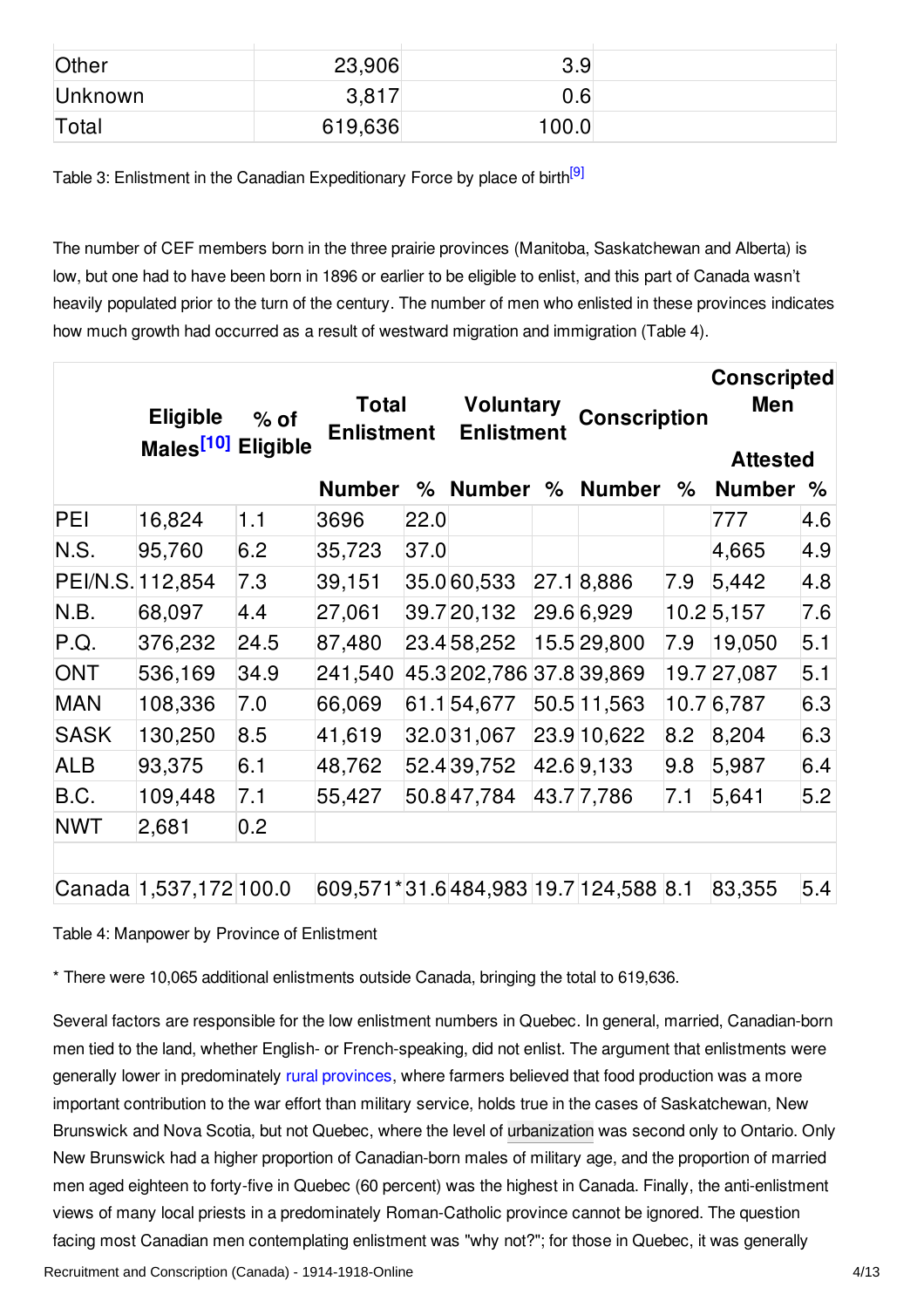"why?".

<span id="page-4-1"></span>Difficult economic conditions also influenced rates of enlistment. There was nationwide unemployment by 1914 and summer drought seriously reduced prairie farm income. Railway construction had slowed and the urban construction industry was stagnant.<sup>[\[11\]](#page-9-12)</sup> The war led to a cutback in public works spending by all levels of government. Widespread unemployment undoubtedly contributed to the initial rush of volunteers, but became so serious by the summer of 1915 that there was talk of sending unemployed munitions workers to [Britain](/article/great_britain) where jobs existed.<sup>[\[12\]](#page-9-13)</sup>

<span id="page-4-2"></span>The complaint that Quebec didn't "do its share" in terms of enlistments was heard as early as 1916. A quarter of the nation's eligible men lived in Quebec, and the enlistments in the province made up 23 percent of the Canadian-born men in the CEF – almost a proportional share – but only 11 percent were Quebec-born. The crucial question is: how many were French-speaking? The question will never be answered. In 1935, the deputy minister of national defence said, "There is not, nor ever can be, any precise, accurate or authentic statement as to the number of French Canadians who served in the Canadian forces in the World War 1914- 1919."<sup>[\[13\]](#page-9-14)</sup> A table showing that French-speaking men represented just over 3 percent of the 36,267 men in the First Contingent is of dubious quality because the mother tongue of recruits was not recorded on their Attestation Form.<sup>[\[14\]](#page-10-0)</sup>

<span id="page-4-4"></span><span id="page-4-3"></span>It has been suggested that the enlistment rate among the Canadian-born was lowest among groups with the longest history in the country. This would certainly include the French-Canadians. A classic argument is that their response to the war can be understood only if one distinguishes between active and passive [nationalism](/article/nationalism), where the latter is demonstrated by people prepared to defend their country only when it is actually threatened. Many French-Canadians were in this group and believed that Canada should concentrate on solving its own internal problems – which included fierce debates over language rights – rather than trying to shape Europe's destiny <sup>[\[15\]](#page-10-1)</sup>

<span id="page-4-5"></span>Many critics of French-Canadian enlistment fail to give the school question the importance it deserves. Ontario's Regulation 17 of 1912 effectively prohibited the use of French as a language of instruction beyond the first two years of school. Coupled with earlier restrictions on French-language instruction in the Prairies, this led many French-Canadians, who made up 10 percent of the Ontario population, to believe that the first line of defence of what they considered their inalienable rights was not in Flanders, but in Canadian schools.<sup>[\[16\]](#page-10-2)</sup>

<span id="page-4-8"></span><span id="page-4-7"></span><span id="page-4-6"></span>Many British-born men enlisted in the CEF. Why was there not a similar French-Canadian commitment to their "mother country"? Perhaps there was no longer a sentimental tie to [France](/article/france) strong enough to justify dying for her. More than a century of neglect and separation had broken any remaining bonds of intimacy,<sup>[\[17\]](#page-10-3)</sup> so that neither Britain nor France was a "mother country" for French-Canadians.<sup>[\[18\]](#page-10-4)</sup> Finally, it should be remembered that the CEF was an English-speaking force. At a time when many in Quebec were unilingual, this posed a significant deterrent to enlistment.<sup>[\[19\]](#page-10-5)</sup>

# <span id="page-4-9"></span><span id="page-4-0"></span>**4. The Failure of Voluntary Enlistment and the Introduction of Conscription**

By August 1916, the Canadian Corps, four divisions strong, was in France, and a fifth division was being trained in Britain. To this point voluntary recruitment had provided sufficient reserves to maintain unit strength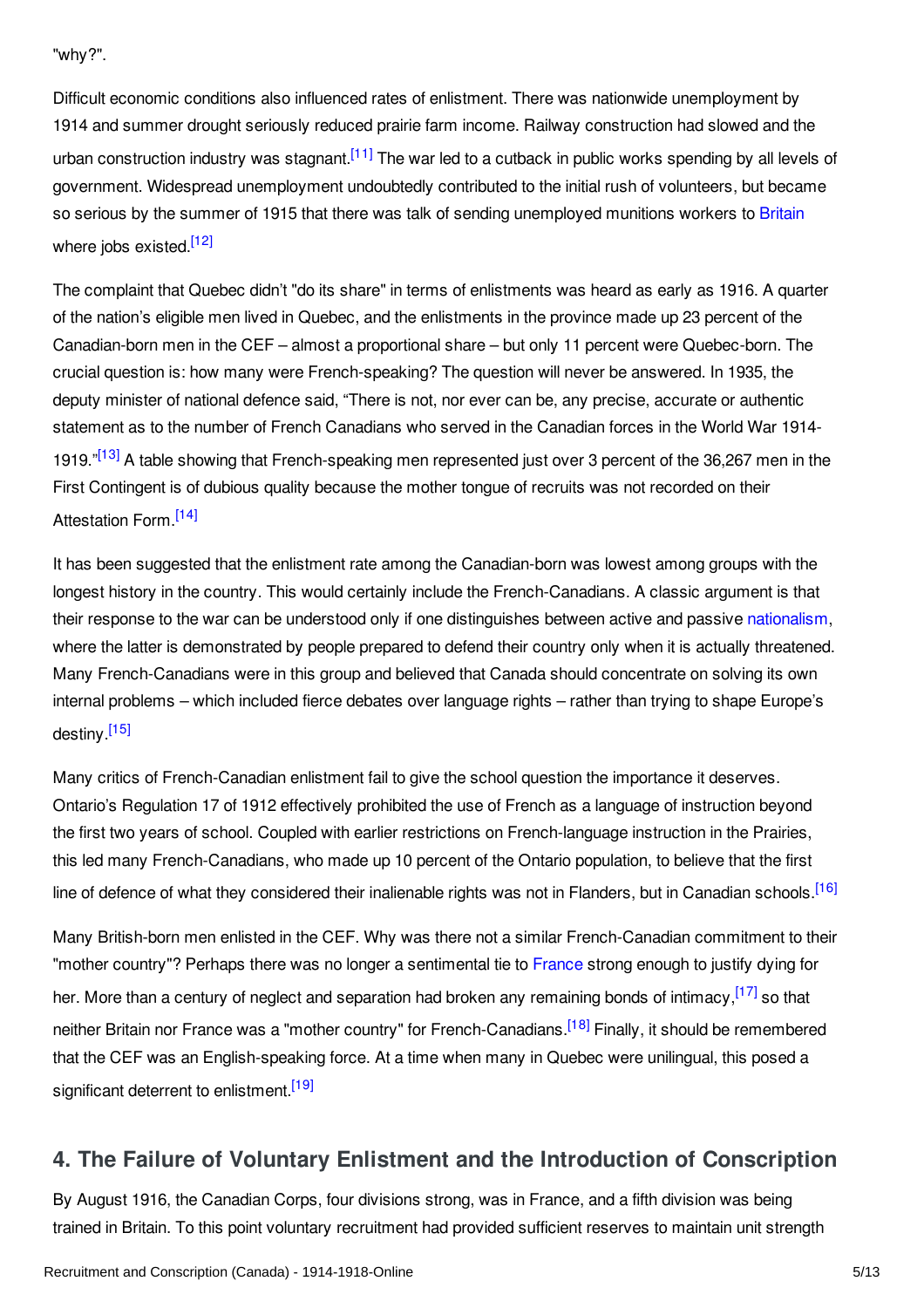in the field. However, the successful attack against Vimy Ridge on Easter Sunday 1917 exposed the weakness of the voluntary recruiting system. Taking the ridge cost the Corps 10,602 casualties, almost half the month's total of 23,939. Enlistment brought in only 4,761 men. The government now faced a serious problem. In December 1914 Prime Minister Sir Robert Borden [\(1854-1937\)](/index/names/118993844) had categorically assured the country that "there has not been, there will not be compulsion or conscription". He reiterated this promise in January 1916. But with voluntary enlistment now insufficient to replace the losses, he had to choose from three alternatives: reduce the size of each division; disband one or more of the four combat-hardened divisions and redistribute the men; or introduce selective conscription (Figure 1).

<span id="page-5-0"></span>Figure 1: Male Enlistments and Casualties, Canadian Expeditionary Force, August 1914 – May 1920.<sup>[\[20\]](#page-10-6)</sup>

Because the government never seriously considered the option of reducing the overall size of the CEF, the Prime Minister was left with only one choice. Buoyed by a groundswell of public support for conscription, he announced on 18 May 1917 that conscription would be imposed. The refusal of [Lieutenant-General](/index/names/11886937X) Sir Arthur Currie (1875-1933), the commanding officer of the Canadian Corps from June 1917 to the end of the war, to yield to War Office pressure in early 1918 and remove four of the battalions from each division maintained the effectiveness of Canadian units, but ensured that conscription was necessary.

The Military Service Act (MSA) was signed into law on 29 August 1917 and on 13 October 1917, all unmarried men or widowers aged twenty to twenty-four years were ordered to report "for the defence and security of Canada, the preservation of our Empire and of human liberty". However, 94 percent of those called immediately applied for an exemption. The requests for exemption came from men from all walks of life and all parts of the country. By the end of the year 404,395 men had registered, but 380,510 had sought exemption. In Ontario,118,000 of 125,000 sought exemption; in Quebec, 115,000 of 117,000.<sup>[\[21\]](#page-10-7)</sup>

<span id="page-5-1"></span>The local tribunals rejected anywhere from a few to many of the requests; furthermore, many of the exemptions already granted were cancelled on 19 April 1918. Consequently the MSA provided 124,588 men for the CEF, surpassing its planned objective of 100,000 (Table 5) but leading to what has been characterized as one of the great tragedies of Canadian history.

| <b>Status of Men</b>                                                                                                                                         |                  | <b>Number</b> |
|--------------------------------------------------------------------------------------------------------------------------------------------------------------|------------------|---------------|
| <b>Class I Registrations</b>                                                                                                                                 |                  | 401,822       |
| Granted exemption                                                                                                                                            |                  | 221,949       |
| <b>Liable for Military Service</b><br>Unapprehended defaulters<br>Available but not called                                                                   | 24,139<br>26,225 | 179,933       |
| <b>Reported for Military Service</b>                                                                                                                         |                  | 129,569       |
| Permitted to enlist in Imperial forces*                                                                                                                      |                  | 8,445         |
| Taken on strength CEF                                                                                                                                        |                  | 124,588       |
| Performed no military service and struck off strength upon being found<br>medially unfit, eligible for exemption or liable for non-combatant service<br>only |                  | 16,300        |

Recruitment and Conscription (Canada) - 1914-1918-Online 6/13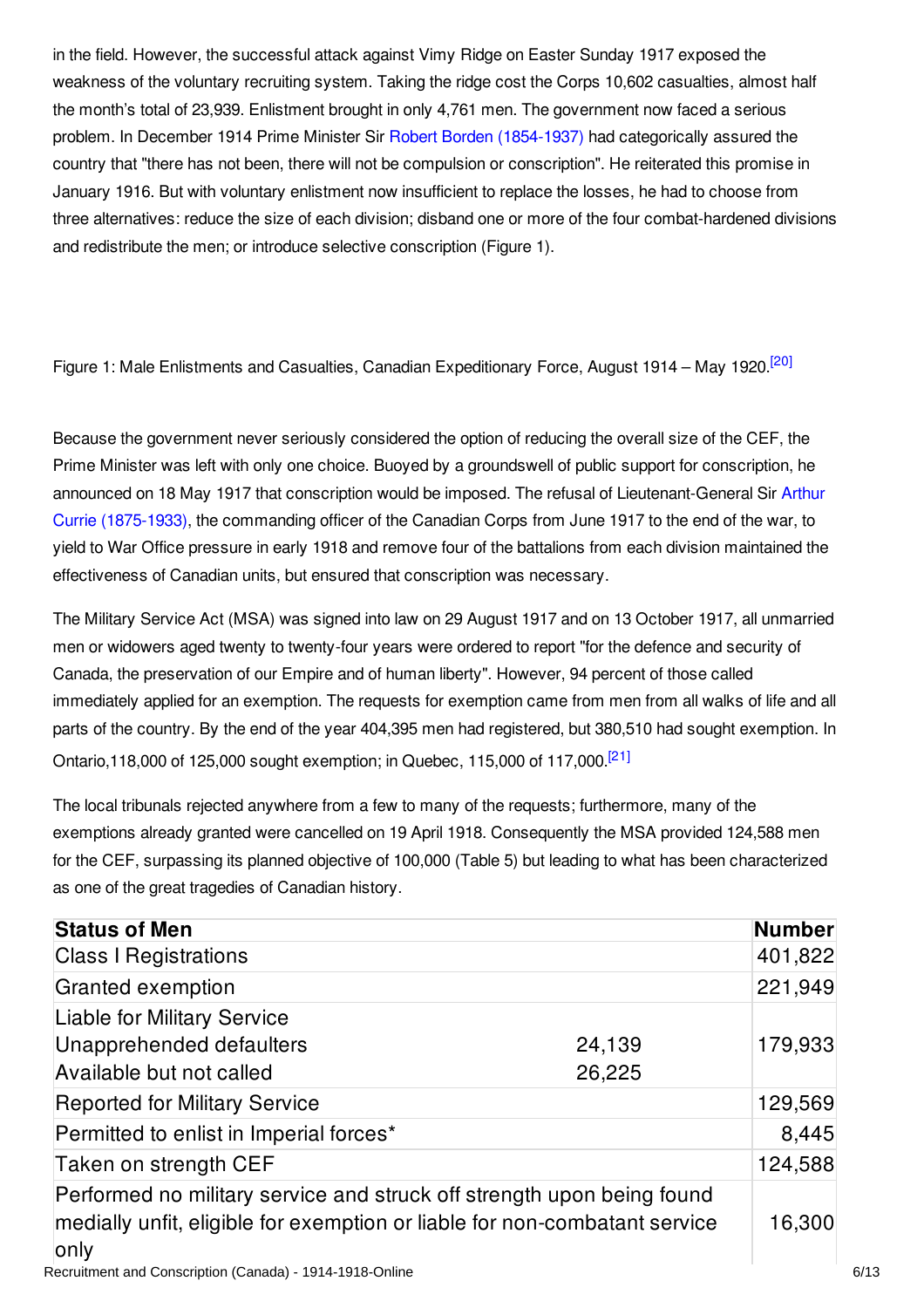| Available for service with CEF units | 108,288  |
|--------------------------------------|----------|
| Discharged prior to 11 November 1918 | 637      |
| On strength CEF, 11 November 1918    | 99.651** |
| Proceeded overseas                   | 47.509   |
| Taken on strength units in France    | 24.132   |

<span id="page-6-0"></span>Table 5: Men Raised Under the Military Service Act, 1917<sup>[\[22\]](#page-10-8)</sup>

\* RAF, Royal Engineers Inland Water Transport and other units.

\*\* The most commonly-reported number is 83,355 which appeared in European War Memorandum #6 (Sessional Paper 179, tabled 28 May, 1920). However, an important statement following the table containing this number is generally overlooked or ignored. In addition to the 83,355 "there were also 24,933 on leave without pay under the Orders in Council relating to compassionate leave and hardship cases, or subsequently discharged, making a total of 108,288". Furthermore, the Report of the Director of the Military Service Branch notes that none of the reported figures included 26,225 men whose applications for exemption had finally been refused, and who were, therefore, available for call-up at the time of the Armistice.

<span id="page-6-1"></span>The Great War could have been a powerful nation-building force, as it was in other [Dominions](/article/dominions_military_relationship_to_great_britain_1902-1914_british_dominions), but conscription fractured the relations between English and French Canada.<sup>[\[23\]](#page-10-9)</sup> To most Quebecers, conscription represented English Canadians' ruthless determination to order young French-Canadian men to die for an exclusively English Canadian cause.<sup>[\[24\]](#page-10-10)</sup> To many in English-speaking Canada, conscription was seen as a vengeance that would fall primarily on Quebec.<sup>[\[25\]](#page-10-11)</sup>

<span id="page-6-5"></span><span id="page-6-4"></span><span id="page-6-3"></span><span id="page-6-2"></span>Critics argue that conscription was a pointless tragedy which divided the country along language, class, occupational and regional lines; destroyed the unity of both the Conservative and Liberal parties; and provided too few additional men to have any significant effect on the outcome of the war.<sup>[\[26\]](#page-10-12)</sup> The opposing argument is that it was necessary because the country had an obligation to the men in the trenches. Men in understaffed units were at much greater risk in both attack and defence than in those at full-strength, and devastating losses could occur suddenly and capriciously.<sup>[\[27\]](#page-10-13)</sup> For example, between 15 and 18 September 1916, the 22<sup>nd</sup> Battalion lost a third of its men in the battle for Courcelette. Two weeks later it lost another third at Regina Trench. Replacing so many lost men would have been difficult for any unit, but was especially so for the only French-language battalion in the line of battle. Conscription was the only means of providing the necessary reinforcements.

<span id="page-6-6"></span>In 1917 nobody could have predicted when the war would end. Nor could anyone have imagined the scale of the casualties that Canadian forces would suffer during the last hundred days between the start of the Battle of Amiens on 8 August 1918 and the [Armistice.](/article/amiens_battle_of) During this period the Canadian Corps suffered 45,835 casualties, nearly 20 percent of the total number of CEF casualties and still the highest casualty rate in the nation's history.<sup>[\[28\]](#page-10-14)</sup> The 24,132 conscripted men who reached the front lines by the time of the Armistice helped the Corps achieve its greatest successes of the war. Had the war continued into 1919, as everybody expected it would, the conscripts would have been sufficient to keep the Corps up to strength.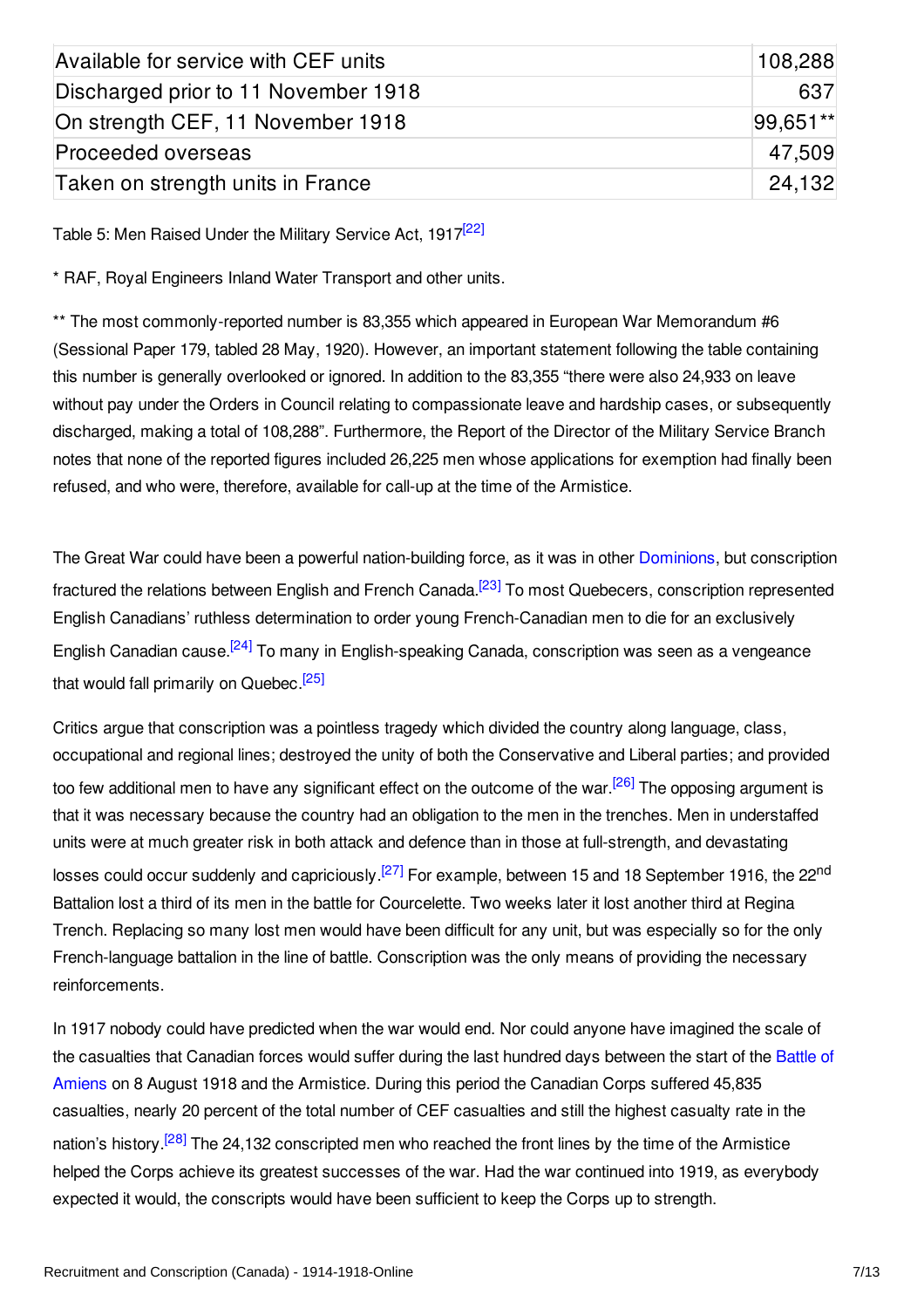# <span id="page-7-0"></span>**5. Where were all the "Real" Canadians?**

The criticism that too few Canadian-born men had enlisted was already being heard by the time the First Contingent sailed in October 1914 (Table 6).

<span id="page-7-3"></span><span id="page-7-2"></span><span id="page-7-1"></span>

| First Contingent <sup>[29]</sup> |        |      | Conscripts <sup>[30]</sup>                                           |      |                      |                            |               |     | <b>Total Canadian Expeditionary Force<sup>[31]</sup></b> |      |
|----------------------------------|--------|------|----------------------------------------------------------------------|------|----------------------|----------------------------|---------------|-----|----------------------------------------------------------|------|
| <b>Place of Birth</b>            |        |      |                                                                      |      | Service in<br>Canada | <b>Service</b><br>Overseas |               |     | Total                                                    |      |
|                                  | No.    | $\%$ | No.                                                                  | $\%$ | No.                  | $\%$                       | No.           | ℅   | No.                                                      | %    |
| Canada                           | 10,880 | 30.0 | 92,302                                                               |      |                      |                            |               |     | 75.6 119,076 61.0 199,652 47.0 318,728                   | 54.4 |
| Anglophone                       | 9,635  | 26.6 |                                                                      |      |                      |                            |               |     |                                                          |      |
| Francophone                      | 1,245  | 3.4  |                                                                      |      |                      |                            |               |     |                                                          |      |
| Newfoundland                     |        |      |                                                                      |      | 1,008                | 0.5                        | 2,288         | 0.5 | 3,296                                                    | 0.5  |
| England                          | 15,232 | 42.0 | 9,106                                                                | 7.5  | 29,126               |                            | 14.9 127, 571 |     | 30.0 156,697                                             | 25.3 |
| Scotland                         | 5,440  | 15.0 | 3,519                                                                | 2.9  | 7,879                | 4.0                        | 39,548        | 9.3 | 47,427                                                   | 7.7  |
| Ireland                          | 2,176  | 6.0  | 1,756                                                                | 1.4  | 4,791                | 2.5                        | 14,536        | 3.4 | 19,327                                                   | 3.1  |
| <b>Wales</b>                     | 363    | 1.0  | 339                                                                  | 0.2  | 946                  | 0.4                        | 3,773         | 0.9 | 4,719                                                    | 0.8  |
| <b>Total Br. Isles</b>           | 32,211 | 64.0 |                                                                      | 12.1 | 42,742               |                            | 21.9 185,428  |     | 43.6 228, 170                                            | 36.8 |
| <b>Other British</b>             |        |      | 1,091                                                                | 0.9  | 1,467                | 0.8                        | 4,653         | 1.1 | 6,120                                                    | 1.0  |
| U.S.A.                           | 130    | 0.4  | 8,139                                                                | 6.7  | 15,633               | 8.0                        | 19,966        | 4.7 | 35,599                                                   | 5.7  |
| Other                            | 36     | $-$  | 5,894                                                                | 4.8  | 11,391               | 5.8                        | 12,515        | 2.9 | 23,906                                                   | 3.9  |
| Not stated                       | 2,010  | 5.6  |                                                                      |      | 3,730                | 1.9                        | 87            |     | 3,817                                                    | .06  |
| Total                            |        |      | 36,267 100.0 122,146 100.0 195,047 100.0 424,589 100.0 619,636 100.0 |      |                      |                            |               |     |                                                          |      |

Table 6: Composition of the CEF by Place of Birth

Critics didn't distinguish between British-born immigrants who had arrived as adults, and those who had been brought to Canada as children, but the fact that a volunteer's place of birth was considered important from the very beginning of the war indicates that Canadians believed that the distinction mattered.<sup>[\[32\]](#page-10-18)</sup>

<span id="page-7-5"></span><span id="page-7-4"></span>The national distress over the perceived failure of the Canadian-born to "do their duty" may be rooted in the [myth](/article/myths) of the invincible "citizen-soldier" and the alleged superiority of the rugged Canadian lumberjack, farmer or fisherman over the effete subjects of autocratic, militaristic European nations. The British readily seized the image of Canadians as robust, free-spirited pioneers in spite of the fact that the image of the rugged outdoorsman as the backbone of the country's army was false.<sup>[\[33\]](#page-10-19)</sup> Only about 6 percent of the men who fought at Vimy were farmers or ranchers, 19 percent were clerical workers, and 65 percent manual workers. By war's end, because of conscription, farmers, fishermen, hunters and lumbermen comprised 22 percent of the CEF and industrial workers 36 percent. Morton noted that "even white collar workers (126,387) outnumbered the 123,060 farmers", although this is misleading since he included 15,023 students in the former number <sup>[\[34\]](#page-10-20)</sup>

<span id="page-7-6"></span>British-born men made a much greater proportional contribution to the CEF than any other group. Of the roughly 300,000 men born in Great Britain and British possessions, 72 percent volunteered their services, and 63 percent were posted overseas. The comparable figures for the eligible Canadian-born male population were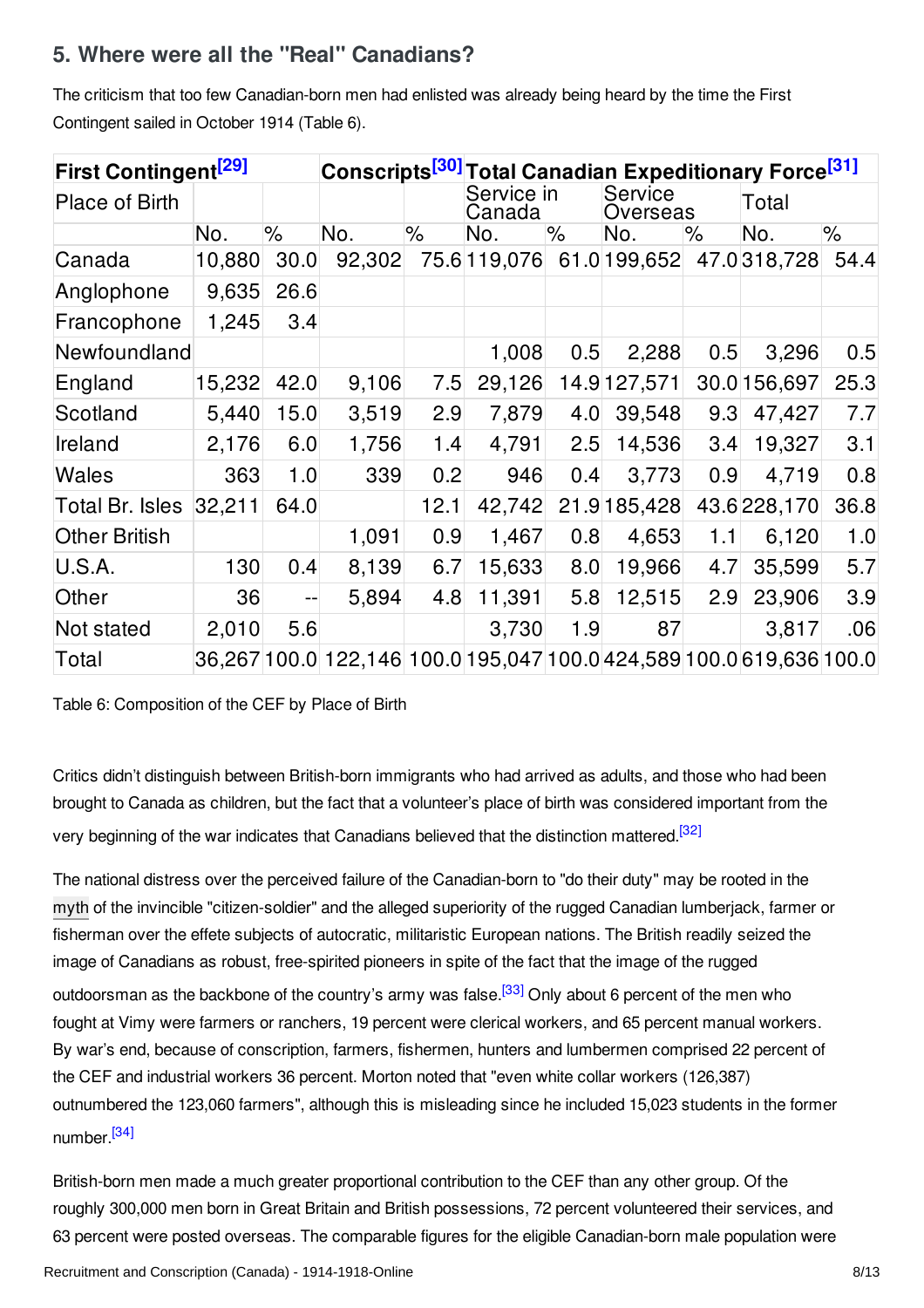20 and 18 percent, respectively.

|          | <b>Eligible</b>               | <b>First</b><br><b>Contingent</b> |      | Total<br>Volunteers Conscripts Overseas |      | Total<br><b>CEF</b> |
|----------|-------------------------------|-----------------------------------|------|-----------------------------------------|------|---------------------|
|          | $\textsf{Canadian}$ 1,113,244 | 1.0                               | 20.3 | 8.3                                     | 17.9 | 28.6                |
| British* | 307,419                       | 7.6                               | 72.1 | 5.1                                     | 62.6 | 77.3                |
| Other    | 116,509                       | 1.9                               | 42.3 | 12.0                                    | 28.0 | 51.1                |
| total    | 1,537,172                     | 2.3                               | 32.6 | 7.9                                     | 27.6 | 40.3                |

Table 7: Components of the CEF as a percent of eligible male population by place of birth

\* Including the British Isles and colonies

By the time of the Armistice, conscription had redressed the balance in favour of the Canadian-born. Just over half of the total enlistments in the CEF were Canadians, and they made up the largest national group of both the volunteers and the Overseas Force (Table 8), although their proportional representation in the overseas force was overshadowed by men from [Newfoundland](/article/newfoundland), England, Scotland and Wales (Table 9).

|          | Number of<br>enlistments | <b>First</b><br>Contingent | Total<br><b>Volunteers</b> | <b>Conscripts CEF Total</b><br>Overseas CEF |                |      |
|----------|--------------------------|----------------------------|----------------------------|---------------------------------------------|----------------|------|
| Canada   | 318,728                  | 34.0                       | 45.5                       | 75.6                                        | $47.0^{\circ}$ | 51.4 |
| Britain* | 237,586                  | 64.0                       | 44.6                       | 12.9                                        | 44.8           | 37.8 |
| Other    | 63,322                   | 6.0                        | 9.9                        | 11.5                                        |                | 10.8 |
|          | 619,636                  | 36,267                     | 497,490                    | 122,146                                     | 424,589 100.0  |      |

Table 8: Components of the CEF as a percent of men by place of birth

\* Including the British Isles and colonies

| <b>Nationality</b>   | <b>Total CEF</b> Overseas Home | service | service         | % of group overseas |
|----------------------|--------------------------------|---------|-----------------|---------------------|
| Canadian             | 318,728                        |         | 199,652 119,076 | 62.6                |
| Newfoundland         | 3,296                          | 2,288   | 3,296           | 69.4                |
| English              | 156,697                        |         | 127,571 29, 126 | 81.4                |
| Scottish             | 47,427                         | 39,548  | 7,879           | 83.4                |
| Welsh                | 4,719                          | 3,773   | 946             | 80.0                |
| Irish                | 19,327                         | 14,536  | 4,791           | 52.2                |
| <b>Other British</b> | 6,120                          | 4,653   | 1,467           | 76.0                |
| <b>Total British</b> | 237,586                        | 192,369 | 47,505          | 81.0                |
| American             | 35,599                         | 19,966  | 15,633          | 56.1                |
| Other foreign        | 23,906                         | 12,575  | 11,391          | 52.4                |
| Total foreign        | 59,505                         | 32,481  | 27,024          | 54.6                |
| Not stated           | 3,817                          | 87      | 3,730           | 2.3                 |

Recruitment and Conscription (Canada) - 1914-1918-Online 9/13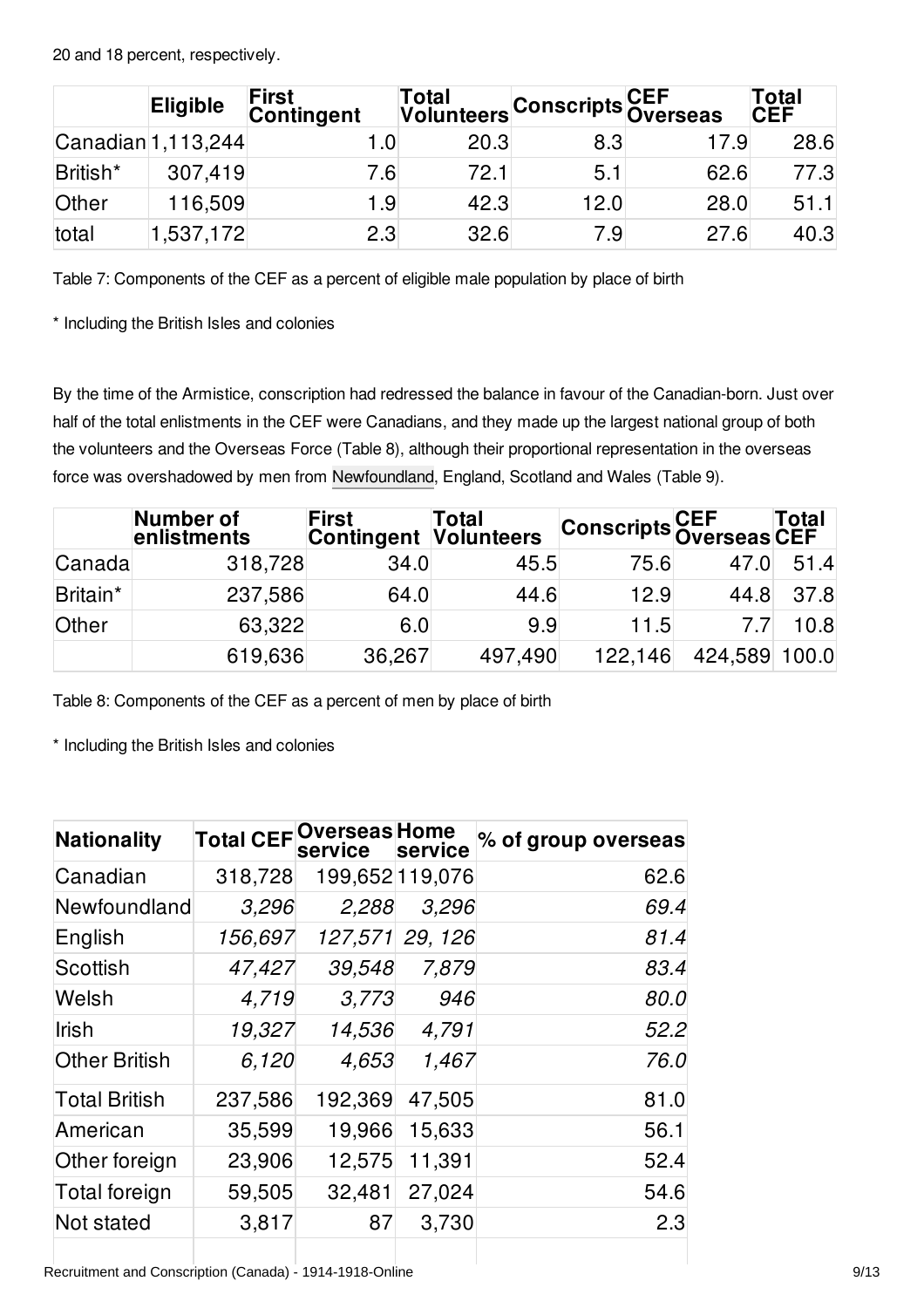## <span id="page-9-15"></span><span id="page-9-0"></span>**6. Conclusion**

<span id="page-9-18"></span><span id="page-9-17"></span><span id="page-9-16"></span>Most of the men who flocked to the newly built armouries to enlist in 1914, and those who followed, were neither militiamen nor Canadians.<sup>[\[36\]](#page-10-22)</sup> A century on, that hardly matters. The men and women who participated in the First World War were not concerned with how later generations would perceive them. They could no more foresee the future than we can. They made critical decisions in the midst of confusion and uncertainty, based on the information available at the time and their own personal assessments of what mattered.<sup>[\[37\]](#page-10-23)</sup> Their actions cannot be properly assessed through the lens of a world removed from their daily reality. As one prominent Canadian historian remarked, "Canadians, as an immigrant people, wisely put more stock in commitment than birthplace".<sup>[\[38\]](#page-10-24)</sup> There is no shame in the fact that the CEF, one of the country's first great national institutions, was dominated by the foreign-born. Wherever they were born, whatever their reasons for enlistment might have been, all the men and women in the CEF wore Canadian insignia and the headstones of those who died bear a maple leaf. Whatever they may have been before they joined the CEF, they were Canadians ever after, and their service and sacrifice is inextricably woven into the historical fabric of the country. It forms the foundation for the belief that their commitment enabled Canada to come of age and, for the first time, stand proudly in its own right on the world stage.<sup>[\[39\]](#page-11-1)</sup>

<span id="page-9-19"></span>Christopher Sharpe, Memorial University of Newfoundland

### Section Editor: Tim [Cook](http://encyclopedia.1914-1918-online.net/contributors/Tim_Cook)

#### <span id="page-9-1"></span>**Notes**

- <span id="page-9-2"></span>1. [↑](#page-1-2) Quoted in Stacey, C. P.: Canada and the Age of Conflict, Toronto 1981, p. 174.
- <span id="page-9-3"></span>2. [↑](#page-1-3) Nicholson, G. W. L.: Canadian Expeditionary Force 1914-1918, Ottawa 1962, p. 29.
- <span id="page-9-4"></span>3. [↑](#page-1-4) Quoted in Brown, Robert Craig: Robert Laird Borden. A Biography, volume 1, Toronto 1969, p. 34.
- <span id="page-9-5"></span>4. [↑](#page-1-5) Nicholson, Canadian 1962, p. 217.
- <span id="page-9-6"></span>5. [↑](#page-1-6) An Act Respecting the Militia and Defence of Canada S.C. 1904 (4 Edw VII), c.23, s.11.
- <span id="page-9-7"></span>6. [↑](#page-1-7) Stacey, Age of Conflict 1981, p. 235.
- <span id="page-9-8"></span>7. [↑](#page-2-0) Canada Year Book 1918, Table 11
- <span id="page-9-9"></span>8. [↑](#page-2-1) Canada Year Book 1918, Table 12.
- <span id="page-9-10"></span>9. [↑](#page-3-0) Includes 2,854 Nursing Sisters, and all enlistment to the end of May, 1920.
- <span id="page-9-11"></span>10. [↑](#page-3-1) Sharpe, Chris A.: Enlistment in the Canadian Expeditionary Force 1914-1918: A regional analysis, in Journal of Canadian Studies 18 (1984), PP: 15-29.
- <span id="page-9-12"></span>11. [↑](#page-4-1) Thompson, John: The Harvests of War, Toronto 1978.
- <span id="page-9-13"></span>12. [↑](#page-4-2) Granatstein, J. L. / Hitsman, J. M.: Broken Promises. A History of Conscription in Canada, Toronto 1977, p. 34.
- <span id="page-9-14"></span>13. [↑](#page-4-3) Armstrong, Elizabeth: The Crisis of Quebec 1914-1918, New York 1937, p. 39.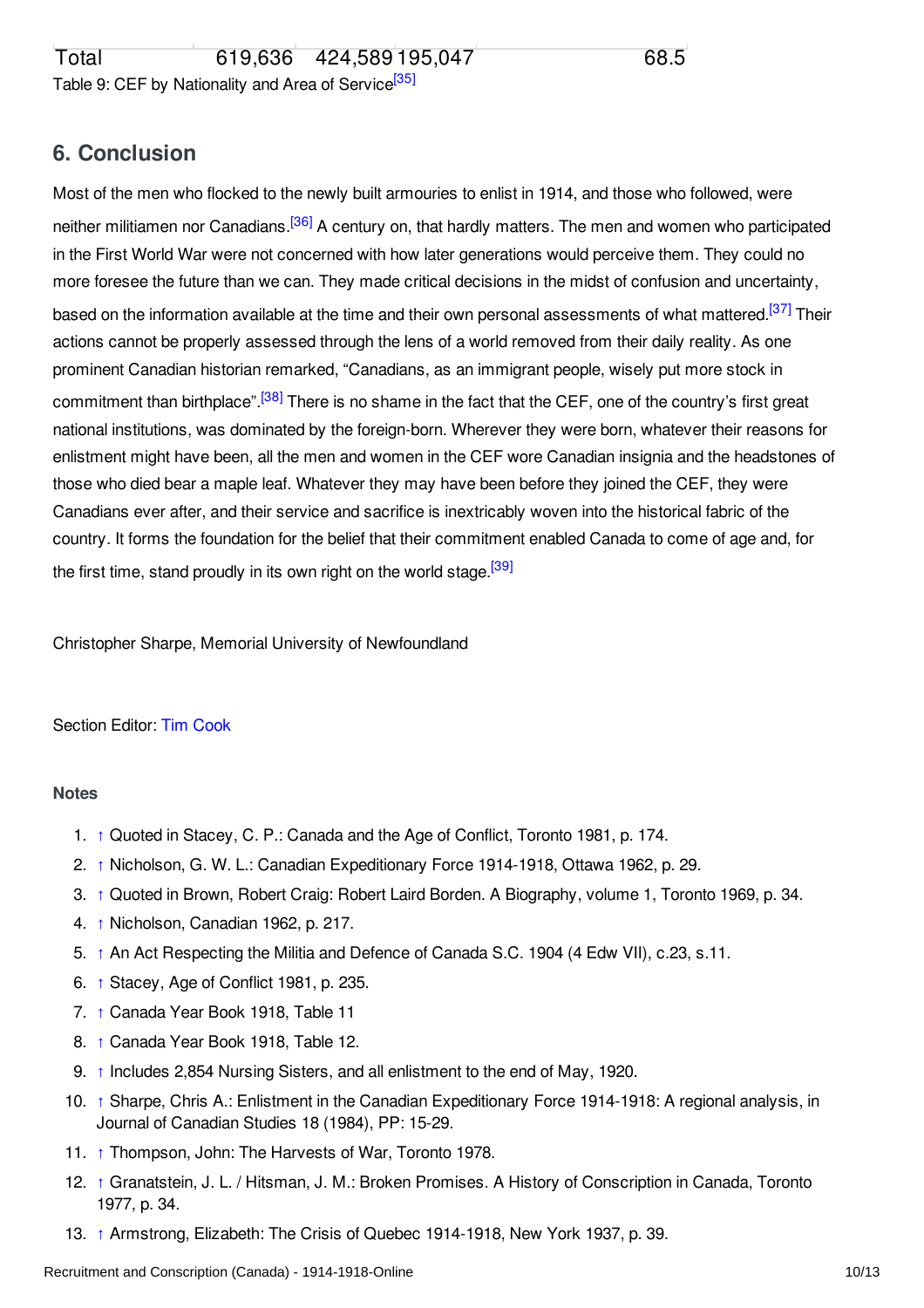- <span id="page-10-0"></span>14. [↑](#page-4-4) Duguid, A. F.: Official History of the Canadian Forces in the Great War, volume 2, appendix 86, Ottawa 1938. Inexplicably, having said that the "figures are taken from attestation papers on file at Record Office, Militia Headquarters," Duiguid noted "Statement furnished 12 May, 1916 in compliance with an Order of the House of Commons dated 3 February, 1918".
- <span id="page-10-1"></span>15. [↑](#page-4-5) Levitt, Joseph: 'Introduction' to the Carleton Library Edition of Elizabeth Armstrong op. cit, Toronto 1974, p. xi.
- <span id="page-10-2"></span>16. [↑](#page-4-6) Filteau, Gérard: Le Québec, le Canada et la Guerre 1914-1918. Montreal 1977, p. 21.
- <span id="page-10-3"></span>17. [↑](#page-4-7) Ibid., p. 21; Dyer, Gwynne / Viljoen, Tina: The Defence of Canada. In the Arms of the Empire, volume 1, Toronto 1990, p. 252.
- <span id="page-10-4"></span>18. [↑](#page-4-8) Durflinger, Serge: Face to Face on Conscription, in: Legion Magazine (2014).
- <span id="page-10-5"></span>19. [↑](#page-4-9) Filteau, Le Québec 1977, p. 73.
- <span id="page-10-6"></span>20. [↑](#page-5-0) Nicholson, Canadian 1962, Appendix C and Library and Archives Canada, RG24, Vol. 1883A, AHS-27.
- <span id="page-10-7"></span>21. [↑](#page-5-1) Granatstein / Hitsman, Broken Promises 1977, pp. 85ff.
- <span id="page-10-8"></span>22. [↑](#page-6-0) Nicholson (1962: 551)
- <span id="page-10-9"></span>23. [↑](#page-6-1) Stacey, C. P.: Nationality. The Experience of Canada, in: Canadian Historical Association Report (1967), p. 12.
- <span id="page-10-10"></span>24. [↑](#page-6-2) Dyer / Viljoen, Defence 1990, p. 292.
- <span id="page-10-11"></span>25. [↑](#page-6-3) Morton, Desmond: French Canada and War, 1868-1917. The Background to the Conscription Crisis of 1917, in: Granatstein, J. L. / Cuff, R. D. (eds.): War and Society in North America, Toronto 1971, p. 102.
- <span id="page-10-12"></span>26. [↑](#page-6-4) Berger, Carl: Introduction, in: Cook, Ramsay / Brown, Craig / Berger, Carl (eds.): Conscription 1917, Toronto 1970, p. viii; Granatstein / Hitsman, Broken Promises 1977, p. 99; Granatstein, J. L.: Conscription in the Great War, in: MacKenzie, Davie (ed.): Canada and the First World War. Essays in Honour of Robert Crain Brown, Toronto 2005, p. 62.
- <span id="page-10-13"></span>27. [↑](#page-6-5) Granatstein, J. L.: Face to Face on Conscription, in: Legion Magazine (2014).
- <span id="page-10-14"></span>28. [↑](#page-6-6) Schreiber, Shane: Shock Army of the British Empire. The Canadian Corps in the Last 100 Days of the Great War, Westport 1997, p. 5.
- <span id="page-10-15"></span>29. [↑](#page-7-1) Nationalities were based on the answer to the question: "What is your country of birth?". French Canadians were credited with the full strength of French Canadian units, and all men bearing French names and born in Canada were called French Canadians'. See: Duguid, A.F.: Official History 1938 Vol. II, Appendix 86, p. 58.
- <span id="page-10-16"></span>30. [↑](#page-7-2) Maj. Clyde R. Scott, Assistant Director Records for Adjutant General to D.O.C. Military District NO. 12, Regina. 9 March, 1928. HQ 64-1-24, Vol. 23 F.35. English-speaking Canadians totaled 64,745, French-speaking, 27,557.
- <span id="page-10-17"></span>31. [↑](#page-7-3) These numbers include both Nursing Sisters (3,141) and enlistments outside Canada. Maj. Clyde R. Scott, Assistant Director of Records for Adjutant General to A.M. Anderson, Vancouver, B.C. 3 October, 1929. HQ. 64-1-24, Vol. 25, F.123.
- <span id="page-10-18"></span>32. [↑](#page-7-4) Wood, James: Militia Myths. Ideas of the Canadian Citizen Soldier 1896-1921, Vancouver 2010, p. 213.
- <span id="page-10-19"></span>33. [↑](#page-7-5) Morton, Desmond: When Your Number's Up. The Canadian Solider in the First World War, Toronto 1993, p. 278.
- <span id="page-10-20"></span>34. [↑](#page-7-6) Ibid.
- <span id="page-10-21"></span>35. [↑](#page-9-15) Militia and Defense Records, HQ 64-1-24, vol. 25, F. 123. Maj. C.R. Scott, Assistant Director of Records for the Adjutant-General, to A.M. Anderson, Esq., Vancouver, B.C. 3 October, 1929
- <span id="page-10-22"></span>36. [↑](#page-9-16) Ibid., p. 31.
- <span id="page-10-23"></span>37. [↑](#page-9-17) Copp, Terry: The Canadian Response to War 1914-1917, Toronto 1971, p. 35.
- <span id="page-10-24"></span>38. [↑](#page-9-18) Morton, Your Numbers 1993, p. 278.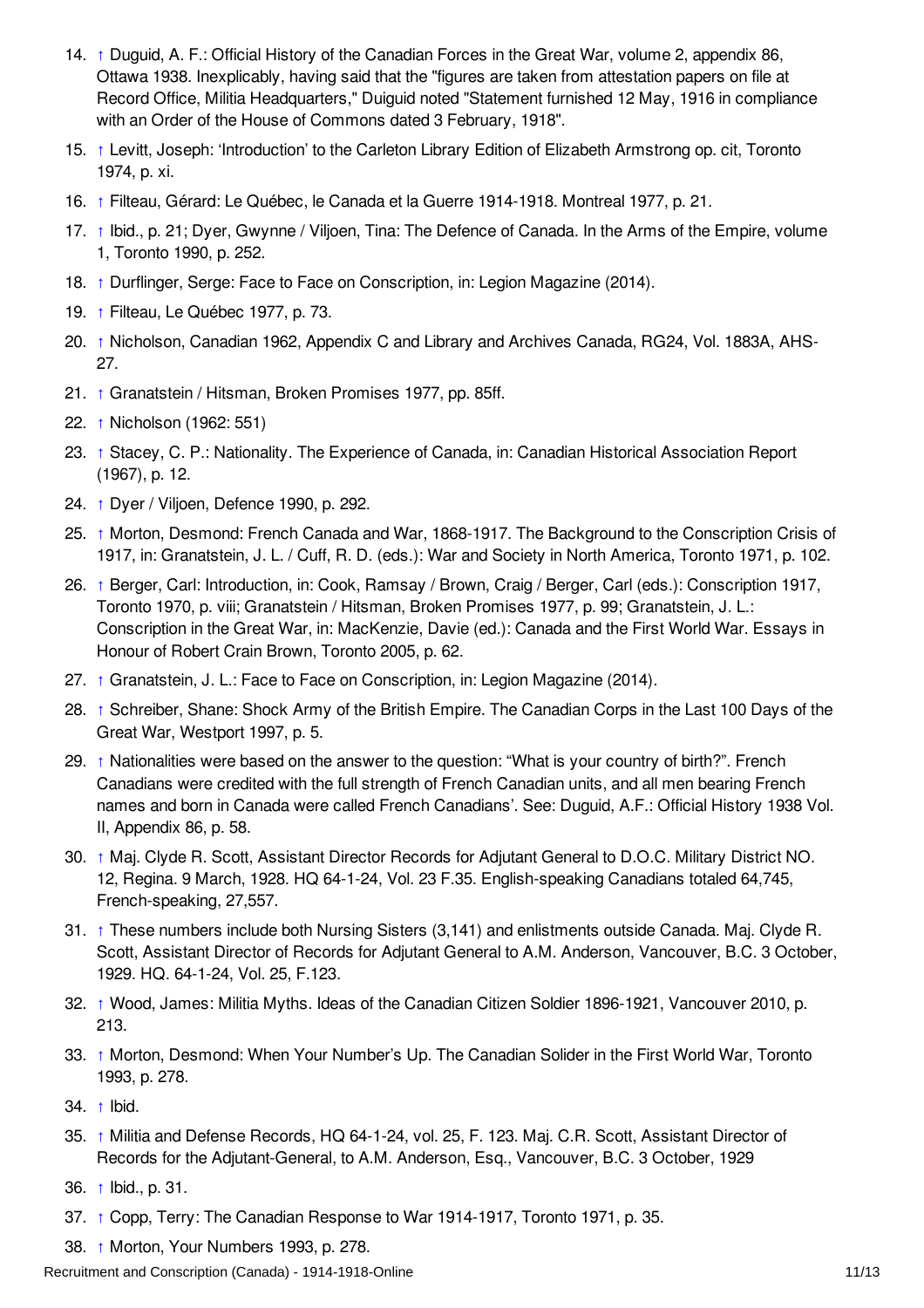<span id="page-11-1"></span>39. [↑](#page-9-19) Granatstein, J. L.: Why is Canada botching the Great War centenary? Critics talk of the Conservatives' military focus. Reality is different, in: The Globe and Mail, 21 April 2014, p. A11.

### <span id="page-11-0"></span>**Selected Bibliography**

Armstrong, Elizabeth H.: **The crisis of Quebec, 1914-1918**, Toronto 1974: [McClelland](http://encyclopedia.1914-1918-online.net/bibliography/HBTBI5T9) and Stewart.

Brown, Robert Craig / Cook, Ramsay: **Canada, 1896-1921. A nation [transformed](http://encyclopedia.1914-1918-online.net/bibliography/XAV39QDK)**, Toronto 1974: McClelland and Stewart.

Brown, Robert Craig; Loveridge, Donald: **Unrequited faith. Recruiting the CEF 1914-1918**, in: Revue [Internationale](http://encyclopedia.1914-1918-online.net/bibliography/EJIGPBP2) d'Histoire Militaire 51, 1984, pp. 53-79.

Duguid, A. Fortescue: **Official history of the Canadian forces in the great War, 1914-1919**, General Series, volume 1, Ottawa 1938: J.O. [Patenaude.](http://encyclopedia.1914-1918-online.net/bibliography/GK2TNHGF)

Filteau, Gérard: **Le Québec, le Canada, et la guerre [1914-1918](http://encyclopedia.1914-1918-online.net/bibliography/A78BNSWV)**, Montréal 1977: L'Aurore.

Granatstein, J. L. / Hitsman, J. Mackay: **Broken promises. A history of [conscription](http://encyclopedia.1914-1918-online.net/bibliography/GR29893N) in Canada**, Toronto 1977: Oxford University Press.

[MacKenzie,](http://encyclopedia.1914-1918-online.net/bibliography/Q8HIE6ZZ) David Clark (ed.): **Canada and the First World War. Essays in honour of Robert Craig Brown**, Toronto; Buffalo 2005: University of Toronto Press.

Morton, [Desmond:](http://encyclopedia.1914-1918-online.net/bibliography/68AWIGGV) **When your number's up. The Canadian soldier in the First World War**, Toronto 1993: Random House of Canada.

Morton, [Desmond:](http://encyclopedia.1914-1918-online.net/bibliography/7NMNCSQI) **A peculiar kind of politics. Canada's overseas ministry in the First World War**, Toronto; Buffalo 1982: University of Toronto Press.

Morton, Desmond: **French Canada and War 1968-1917. The military [background](http://encyclopedia.1914-1918-online.net/bibliography/M2NCRMJA) to the conscription crisis of 1917**: War and society in North America, Toronto 1971: T. Nelson.

Morton, Desmond / Granatstein, J. L.: **Marching to [Armageddon.](http://encyclopedia.1914-1918-online.net/bibliography/5FB5QR2C) Canadians and the Great War, 1914-1919**, Toronto 1989: Lester & Orpen Dennys.

Nicholson, Gerald W. L.: **Canadian [Expeditionary](http://encyclopedia.1914-1918-online.net/bibliography/BRH5TAS8) Force, 1914-1919. Official history of the Canadian army in the First World War**, Ottawa 1962: R. Duhamel.

[Schreiber,](http://encyclopedia.1914-1918-online.net/bibliography/DGZWKF2U) Shane B.: **Shock army of the British Empire. The Canadian Corps in the last 100 days of the Great War**, Westport 1997: Praeger.

Stacey, C. P.: **Canada and the age of conflict. A history of [Canadian](http://encyclopedia.1914-1918-online.net/bibliography/P88SRS6K) external policies, 1867- 1921, volume 1**, Toronto 2015: University of Toronto Press.

Stacey, C. P. / Canadian Institute of [International](http://encyclopedia.1914-1918-online.net/bibliography/IG74MACT) Affairs: **The military problems of Canada, a survey of defence policies and strategic conditions past and present**, Toronto 1940: Ryerson Press.

Vance, Jonathan F.: **Death so noble. Memory, meaning, and the First World War**, [Vancouver](http://encyclopedia.1914-1918-online.net/bibliography/5BVDKN9K) 1997: UBC Press.

Vennat, Pierre: **Les 'poilus' québécois de 1914-1918. Histoire des militaires [canadiens-français](http://encyclopedia.1914-1918-online.net/bibliography/I7674C7S) de la Première Guerre mondiale**, Montreal 1999: Éditions du Méridien.

Willms, A. M.: **[Conscription,](http://encyclopedia.1914-1918-online.net/bibliography/MJNKBTHR) 1917. A brief for the defence**, in: CHR Canadian Historical Review 37/4, 1956, pp. 338-351.

Wood, James: **Militia myths. Ideas of the Canadian citizen soldier, 1896-1921**, [Vancouver](http://encyclopedia.1914-1918-online.net/bibliography/QDQAIGH2) 2010: UBC Press.